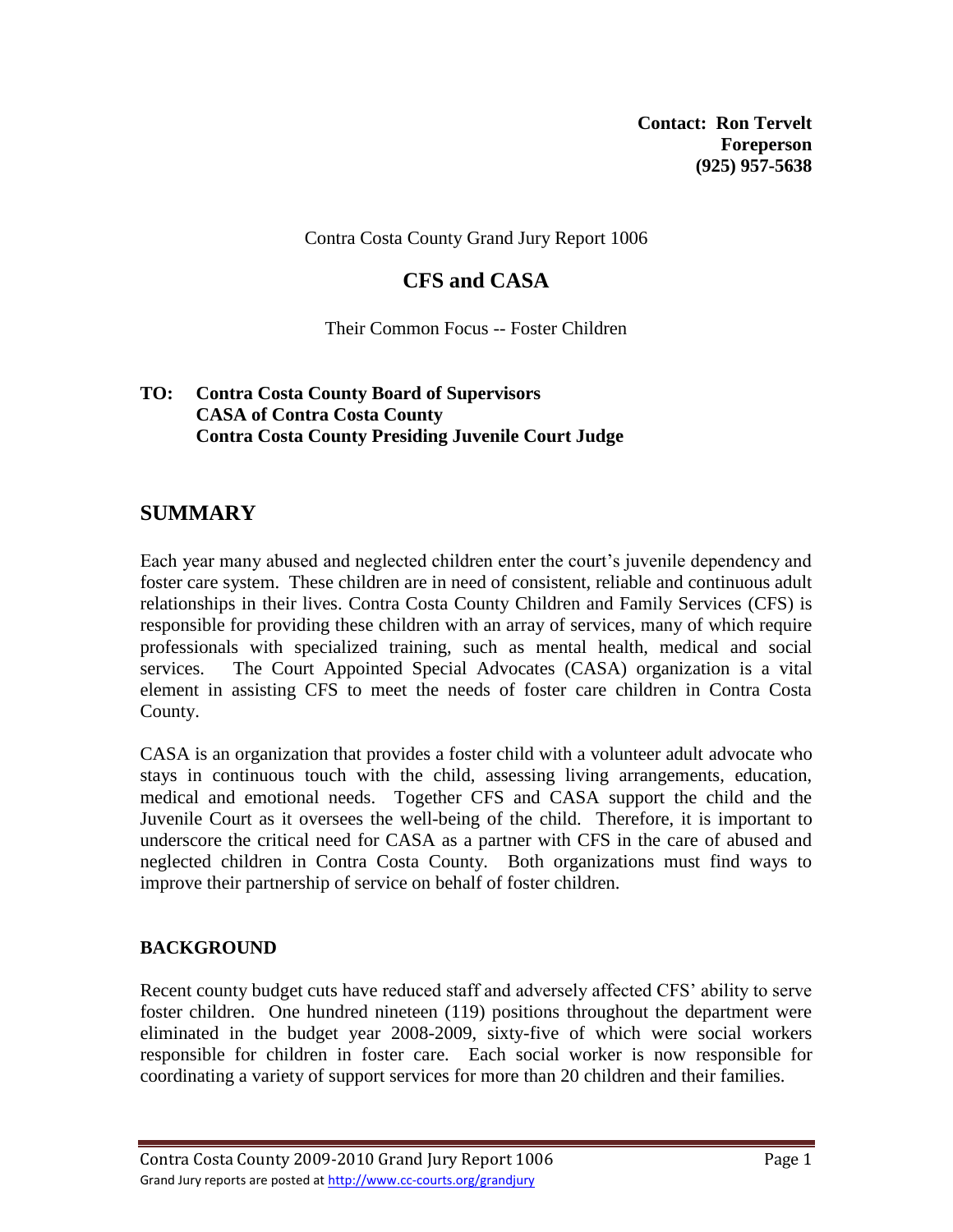CASA arose from a Juvenile Court Judge's dire need for more information about the children appearing before him. The enormous number of CFS cases filed in Juvenile Court and dwindling resources to investigate them often compelled judges to make placement decisions based on less than complete and objective information.

CASA's commitment is to ensure "effective networking with the Contra Costa County Juvenile Court, the Children and Family Services Department, the Child Abuse Prevention Council and other agencies". It operates under the authority of and in accordance with guidelines established by the Judicial Council as outlined in the California State Welfare and Institutions Code and in Rule 5.655 of the California Rules of Court.

Largely due to a CFS social worker's caseload, his or her contact with any one of the children for whom he or she is responsible may be limited or irregular. One of a CASA volunteer's primary roles is to maintain ongoing communication with the child and all parties involved in the child's life and to provide written reports to the court. Often the CASA volunteer is the only continuous, consistent and reliable adult relationship in the child's life. A trained and sworn CASA volunteer is assigned by the court to advocate for an individual child and in some cases siblings. A decline in donations due in part to the economic downturn of the last two years has forced CASA to reduce its level of service.

## **METHODOLOGY**

In September of 2009, the Grand Jury began its review of the services provided to Contra Costa County children in foster care with a focus on the relationship of CFS and CASA. The following documents were reviewed:

- California state statutes and Rules of Court
- 2009 Final Report and Action Plan of the California Blue Ribbon Commission on Children in Foster Care

The Grand Jury interviewed:

- Children and Family Services personnel
- Juvenile Court personnel
- Members of the CASA staff and volunteers

The Grand Jury:

- Observed juvenile court proceedings
- Reviewed CASA training materials
- Attended an orientation for prospective CASA volunteers
- Analyzed demographic data for CFS and CASA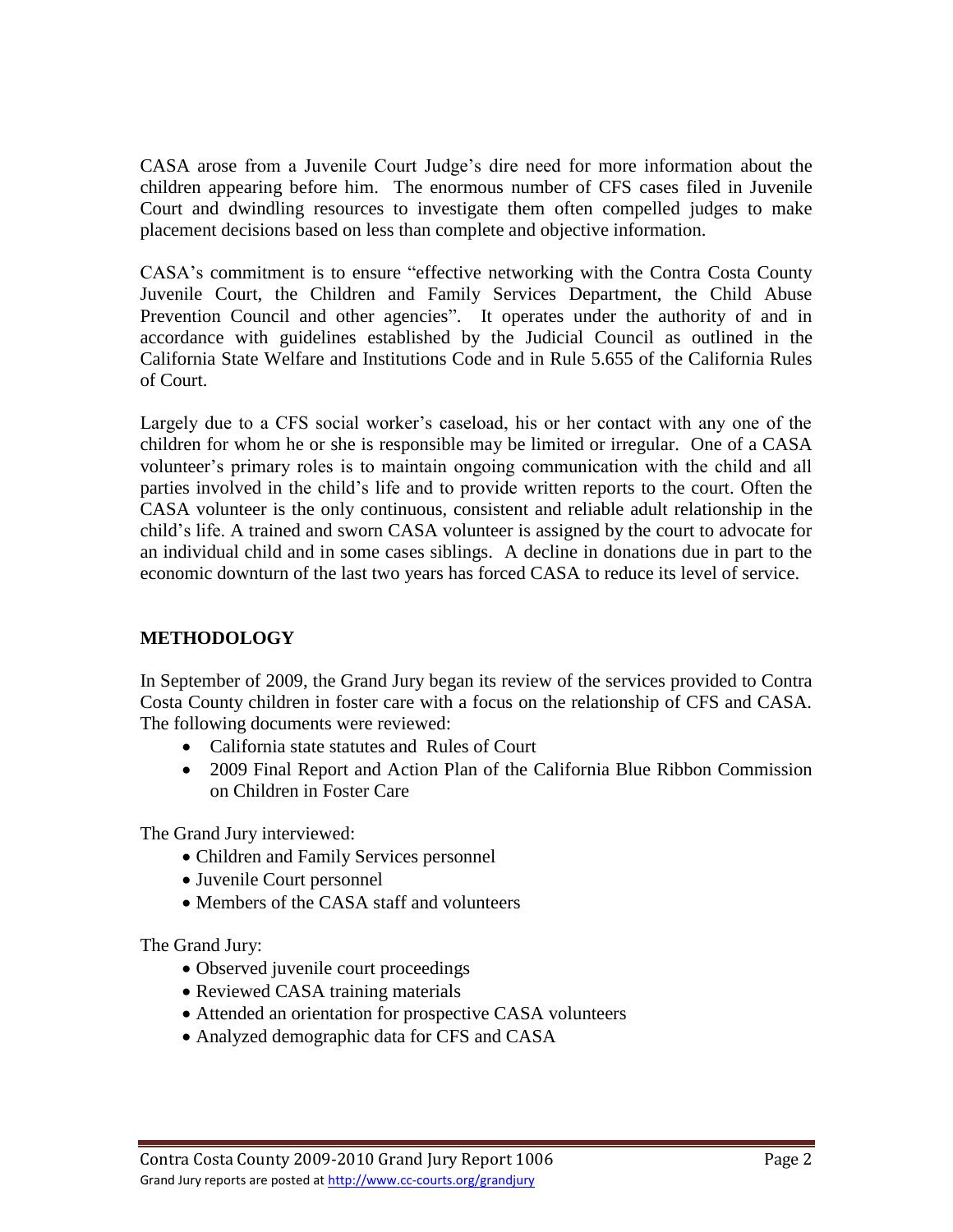#### **NARRATIVE**

CASA volunteers must complete 30 hours of formal instruction and training, a substantial part of which is provided by CFS.

As with CFS, CASA is governed by the Rules of Court which specify stringent requirements for confidentiality. Volunteers are prohibited from providing case information to anyone other than the court, CFS, the parties involved, their attorneys and CASA staff. Both CFS and the Juvenile Court may request CASA volunteers. Not all foster children are assigned a CASA volunteer. The court decides whether a CASA volunteer is appointed based upon a child's particular circumstances.

A volunteer is assigned to cases in accordance with a court order and through procedures approved by the Presiding Juvenile Court Judge. At any given time there are approximately 50 children on the waiting list for a CASA volunteer.

The CASA volunteer makes a commitment to a child for a minimum of two years. He or she donates an average of twenty hours per month to:

- Contact the child every 7 to 10 days
- Maintain communication with CFS and service providers
- Determine appropriateness of living arrangements
- Advocate for the child's educational, medical, and emotional needs
- Testify in court on the child's behalf and submit court reports

#### **FINDINGS:**

- 1. In 2008-2009, there were approximately 1,100 foster care children served by CFS.
- 2. In 2008-2009, 179 of the foster care children in CFS were being served by 157 trained CASA volunteers.
- 3. Approximately 50 children are on a waiting list for a CASA volunteer assignment.
- 4. In 2008-2009, of the 119 positions eliminated in CFS, 65 were social workers responsible for foster children.
- 5. In the same year, CASA volunteers provided 20,477 case hours of advocacy services to foster care children of Contra Costa County.
- 6. At least forty-six (46) new CASA volunteers must be recruited, selected and trained each year to maintain the current level of volunteer services.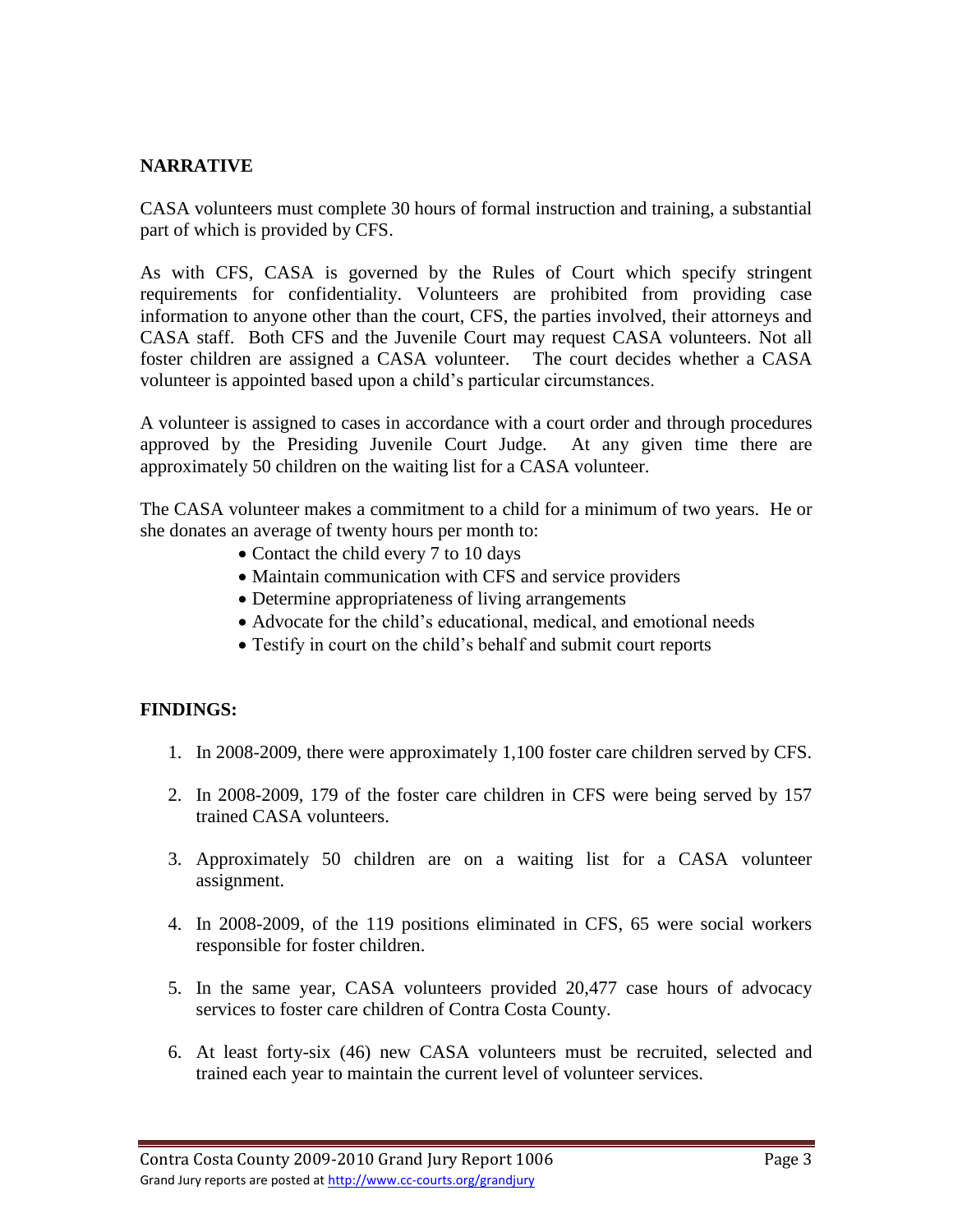- 7. The Fall 2009 CASA training cycle was eliminated due to budgetary constraints.
- 8. In 2008-2009, approximately 70% of foster children in CFS assigned to a CASA volunteer were Latino or children of color.
- 9. Representatives of CFS and CASA staff expressed the need for more ethnically diverse volunteers since 80% of CASA volunteers are Caucasian.
- 10. Of the foster care children served by CASA, 55% are from East and West County while only 16% of CASA volunteers are from East and West County.
- 11. Representatives of CFS and CASA suggested that team effectiveness can be improved by addressing the differences in understanding or appreciation of their respective roles and responsibilities.
- 12. CFS can be instrumental in supporting additional training of CASA volunteers in the areas of juvenile court procedures, dependency law and standards of care.

## **CONCLUSIONS:**

Foster care children reap the benefit when CFS and CASA work effectively as a team. CFS is responsible for providing these children with an array of services, many of which require professionals with specialized training, such as mental health, medical and social services. CASA pairs a foster child with a volunteer adult who continuously advocates for the child's needs, assessing living arrangements, education, medical and emotional needs. Together CFS and CASA support the child and the Juvenile Court as it oversees the well-being of the child. CFS and CASA can take steps to improve their working relationship and effectiveness.

## **RECOMMENDATIONS**

- 1. CFS shall assist CASA in its recruitment efforts to broaden the diversity of its volunteers' ethnicity and gender.
- 2. CFS shall assist CASA in expanding recruitment and orientation sessions into East and West County.
- 3. CFS and CASA shall explore methods for improving their team effectiveness.
- 4. CFS shall support additional CASA volunteer training in the areas of juvenile court procedures, dependency law and standards of care.